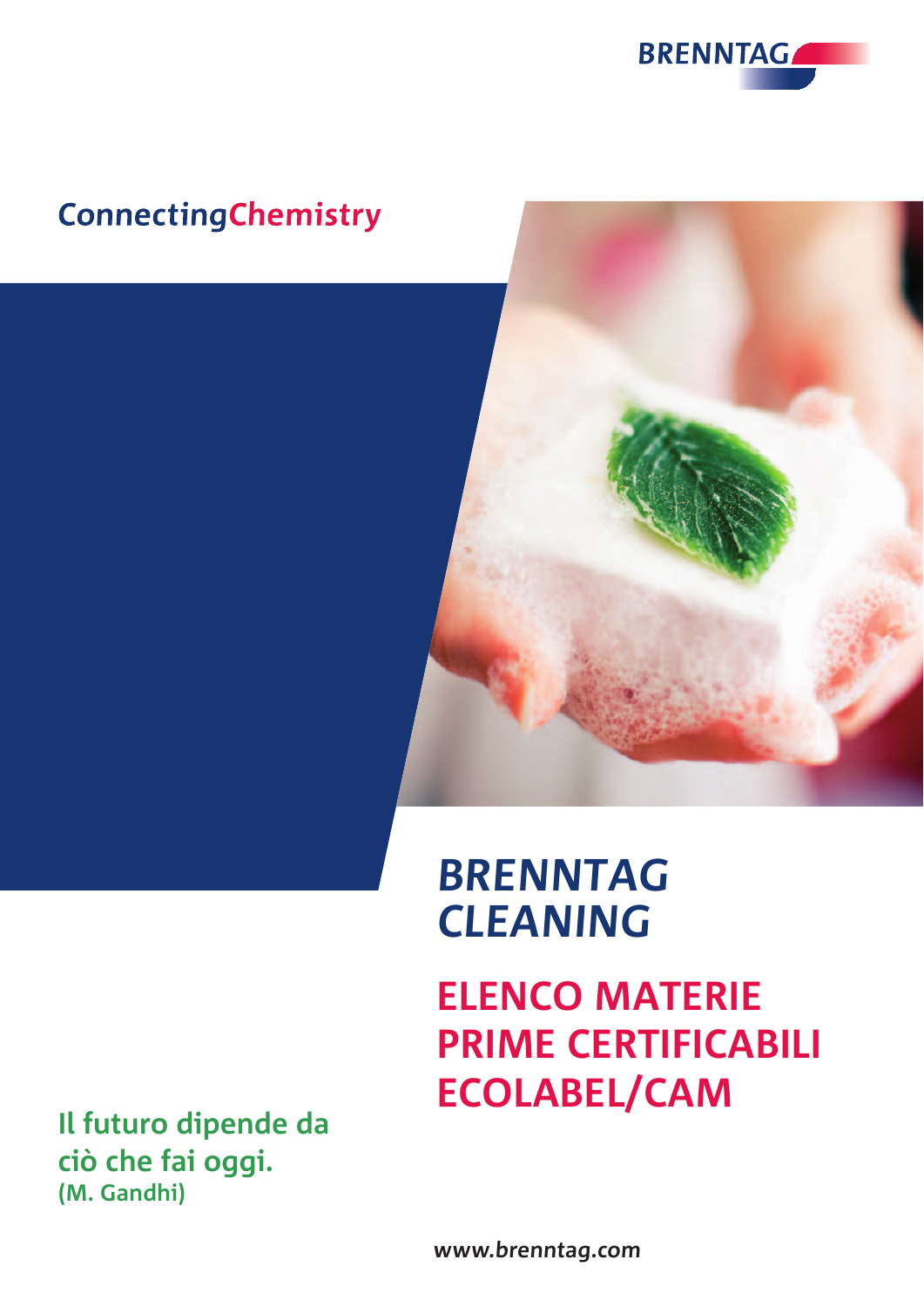# **Materie prime disponibili da Brenntag per Ecolabel/CAM**

## **(Ref. Did List 2016)**

| DID-No       | <b>DESCRIZIONE CHIMICA</b>                                         | NOME COMMERCIALE BRENNTAG                   |
|--------------|--------------------------------------------------------------------|---------------------------------------------|
|              | <b>ANIONIC SURFACTANTS</b>                                         |                                             |
| 2001         | C10-13 linear alkyl benzene sulphonates                            | <b>ADBS</b>                                 |
| 2003         | C8-10 Alkyl sulphate                                               | Rewopol D 510 NC                            |
| 2005         | C 12-14 Alkyl sulphate                                             | Stepanol WA Extra HA/ Surfal ALS            |
| 2009         | C12-18 Alkyl ether sulphate, even and odd-numbered, 1-3 EO         | LES 227/270                                 |
| 2011         | Mono-C12-14 Alkyl sulfosuccinate                                   | Rewopol SB FA 30                            |
| 2015         | di-2-ethylhexyl sulfosuccinate                                     | Rewopol SB DO 75                            |
| 2021         | C12-14 Fatty acid methyl Ester Sulphonate                          | Mizulan P 82                                |
| 2023         | C14-16 alfa olefin sulphonate                                      | BIO-TERGE AS 40 HA SB                       |
| 2025         | Soap C>12-22 (Remark: fatty acids are listed in DID 2520)          | Sapone Potassico                            |
|              |                                                                    |                                             |
|              | <b>NON-IONIC SURFACTANTS</b>                                       |                                             |
| 2108         | C10 Alcohol, ≥ 5 - ≤11 EO multibranched(Trimer-propen-oxo-alcohol) | Surfal GA serie                             |
| 2114         | iso-C13 Alcohol, >2,5 - ≤6 EO                                      | Surfal IT serie                             |
| 2115         | iso-C13 Alcohol, ≥7 - <20 EO                                       | Surfal IT serie                             |
| 2130         | C12-15 Alcohol, ≥2 - ≤6 EO, ≥2 - ≤6 PO                             | Surfal LF serie                             |
| 2131         | C10-16 Alcohol, 6 and 7 EO, ≤3 PO                                  | Surfal LF serie                             |
| 2133         | C12-18 Alkyl glycerol ester (even numbered), >6,5-17 EO            | Surfal CG 7                                 |
| 2134         | C4-10 Alkyl polyglucoside                                          | Green APG IC 06 e IC 08                     |
| 2135         | C8-12 Alkyl polyglycoside, branched                                | Green APG 215 H RSPO MB                     |
| 2136         | C 12-14 Alkyl polyglycoside                                        | Green APG 650 RSPO MB                       |
| 2138         | N1 C8-18 Alkanolamide (even numbered)                              | Cocamide Dea                                |
| 2152         | C8-10 Sorbitan mono- or diester                                    | Tegotens SD 100                             |
| 2159         | C 9-11 Alcohol, branched, >2.5 - ≤10 EO                            | Surfal NL serie                             |
|              | Sophorolipid biosurfactant                                         | Rewoferm SL ONE                             |
|              | <b>AMPHOTERIC SURFACTANTS</b>                                      |                                             |
|              |                                                                    |                                             |
| 2202         | C8-18 Alkyl amidopropylbetaines<br>C12-18 Alkyl amine oxide        | Betaina CAP 3<br>Ammonyx series             |
| 2203         | C12-18 Alkyl amidopropyl amine oxide                               | Rewominox B 204                             |
| 2205         | C8-18 Amphoacetates                                                | Rewoteric AM V                              |
| 2207         |                                                                    |                                             |
|              | <b>CATIONIC SURFACTANTS</b>                                        |                                             |
| 2303         | tri C16-18 Esterquats                                              | Rewoquat WE 28                              |
| 2304         | di C16-18 Esterquats                                               | Rewoquat WE 18/Stepantex Pur-E/Car Spray 90 |
|              | <b>HYDROTROPES</b>                                                 |                                             |
| 2540         | Cumene sulphonates                                                 | Stepanate SCS serie                         |
| 2541         | Xylene sulphonate                                                  | Stepanate SXS serie                         |
|              |                                                                    |                                             |
| <b>ACIDI</b> |                                                                    |                                             |
| 2506         | Citrate and citric acid                                            | Acido Citrico                               |
| 2566         | Oxalic acid                                                        | Acido Ossalico                              |
| 2568         | Lactic acid                                                        | Acido Lattico                               |
|              | Acido Metansolfonico 70%                                           | Acido Metansolfonico 70%                    |
| <b>BASI</b>  |                                                                    |                                             |
| 2516         | Carbonates                                                         | Sodio Bicarbonato / Sodio Carbonato Denso   |
| 2523         | Soluble Silicates                                                  | Sodio Metasilicato Penta Idrato Granulare   |
| 2531         | Mono-, di- and triethanol amine                                    | TEA 85% TEA 99%                             |
|              |                                                                    | Soda Caustica Sol. 30-50% / Soda Caustica   |
| 2542         | Na-/Mg-/KOH                                                        | Microperle / Potassa Caustica scaglie       |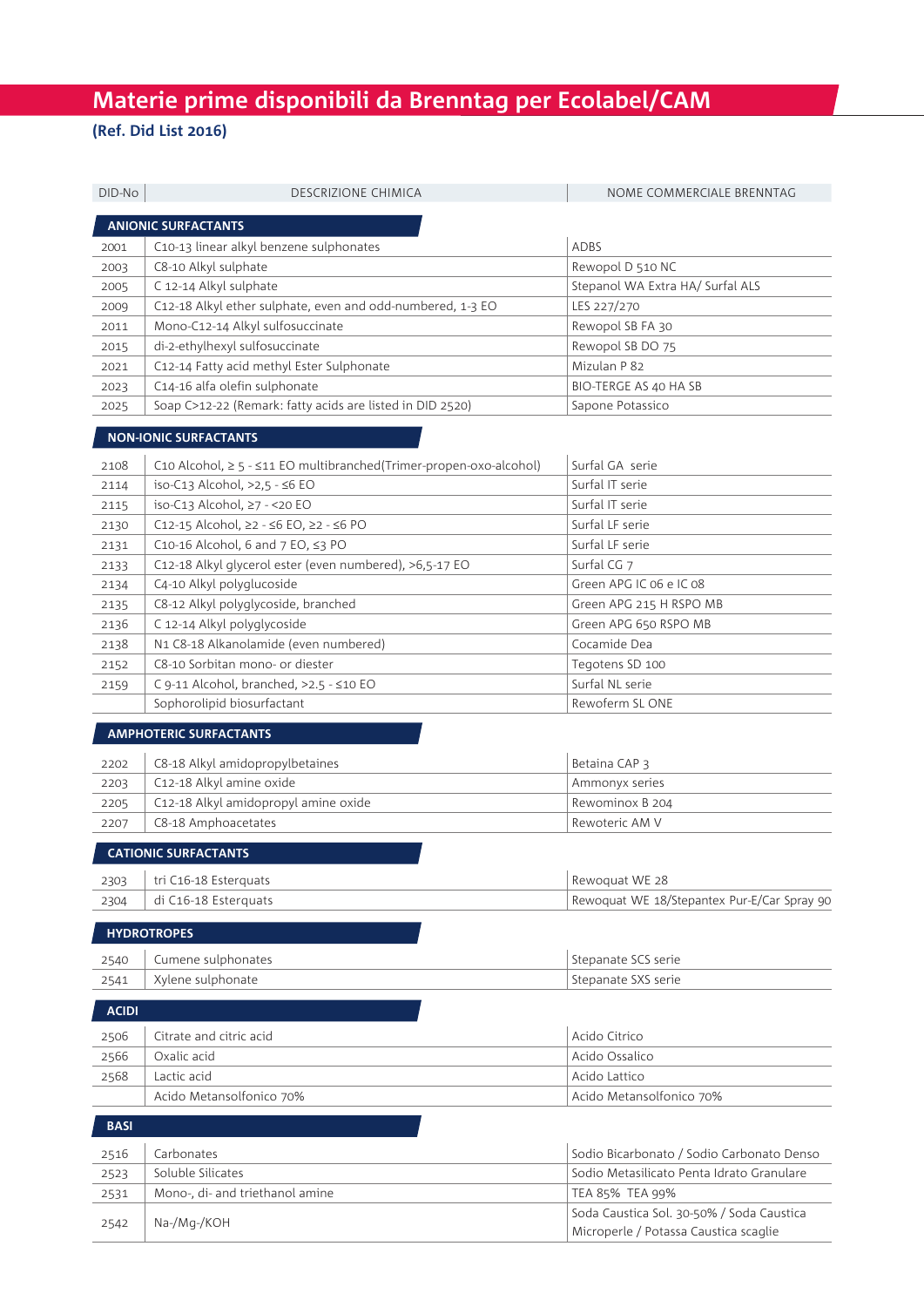| DID-No          | <b>DESCRIZIONE CHIMICA</b>                                                     | NOME COMMERCIALE BRENNTAG                 |
|-----------------|--------------------------------------------------------------------------------|-------------------------------------------|
| <b>SALI</b>     |                                                                                |                                           |
|                 | Sodium and magnesium sulphate                                                  | Sodio Solfato Anidro Granulare / Magnesio |
| 2534            |                                                                                | Solfato Epta                              |
| 2535            | Calcium- and sodium chloride                                                   | Sodio Cloruro Alimentare / Calcio Cloruro |
| <b>SOLVENTI</b> |                                                                                |                                           |
|                 |                                                                                |                                           |
| 2529            | C1-C3 Alcohols                                                                 | <b>IPA</b>                                |
| 2548            | Methyl Ethyl Ketone                                                            | <b>MEK</b>                                |
| 2575            | Ethylene glycol monobutyl ether                                                | <b>Butil Glicole</b>                      |
| 2576            | Diethylene glycol                                                              | <b>EDG</b>                                |
| 2579            | Diethylene glycol monobutyl ether                                              | <b>Butil Di Glicole</b>                   |
| 2581            | Propylene glycol                                                               | <b>MPG</b>                                |
| 2582            | Propylene glycol monomethyl ether                                              | PM                                        |
| 2583            | Propylene glycol monobutylether                                                | PnB                                       |
| 2585            | Dipropylene glycol monomethyl ether                                            | <b>DPM</b>                                |
| 2586            | Dipropylene glycol monobutylether                                              | <b>DPnB</b>                               |
|                 | Ethyle Lactate                                                                 | Purasoly EL                               |
|                 | Miscela IPA/ETOH                                                               | Brensolv OH 91                            |
|                 | Miscela IPA/ETOH                                                               | Brensolv OH 64                            |
|                 | Miscela IPA/PM                                                                 | Solvente IP-PM 91                         |
|                 | POLIMERI E SEQUESTRANTI                                                        |                                           |
| 2507            | Polycarboxylates homopolymer of acrylic acid                                   | Acusol 445, Acusol 445 N                  |
| 2508            | Polycarboxylates copolymer of acrylic/maleic acid                              | Acusol 497, Acusol 588                    |
| 2510            | <b>GLDA</b>                                                                    | GLDA 38%, GLDA 47%                        |
| 2512            | Phosphonates                                                                   | HEDP, ATMP, DTPMA Na 7                    |
|                 | Proprietary blend                                                              | DSB 111                                   |
|                 | Proprietary blend                                                              | DSB 112                                   |
|                 | Proprietary blend                                                              | DSB 130                                   |
|                 |                                                                                |                                           |
|                 | <b>CONSERVANTI</b>                                                             |                                           |
| 2402            | Benzyl alcohol                                                                 | Alcol Benzilico Puro                      |
| 2419            | Phenoxy-ethanol                                                                | Fenossietanolo                            |
| <b>ALTRO</b>    |                                                                                |                                           |
|                 |                                                                                |                                           |
| 2503            | Glycerol, sorbitol and xylitol                                                 | Glicerina 99,7% VEG.                      |
| 2519            | Lauric Acid (C12:0)                                                            | Acidi grassi di cocco toppati/frazionati  |
| 2520            | Fatty acids, C≥14-C≤22 (even numbered) (Remark: soap is listed in DID<br>2025) | Acidi grassi di palmisto toppati          |
| 2527            | H <sub>2</sub> O <sub>2</sub>                                                  | Acqua Ossigenata 50% HYPROX AS 500        |
| 2596            | Xantan Gum                                                                     | Gomma Xantana Tecn                        |
|                 | Polymer                                                                        | Rewocare 755                              |
|                 | Tri-silano                                                                     | Tegopren 5878                             |
| <b>ENZIMI</b>   |                                                                                |                                           |
|                 |                                                                                |                                           |
| 2546            | Protease (active enzyme protein)                                               | Brenzime                                  |

2547 Non-protease (active enzyme protein) Brenzime